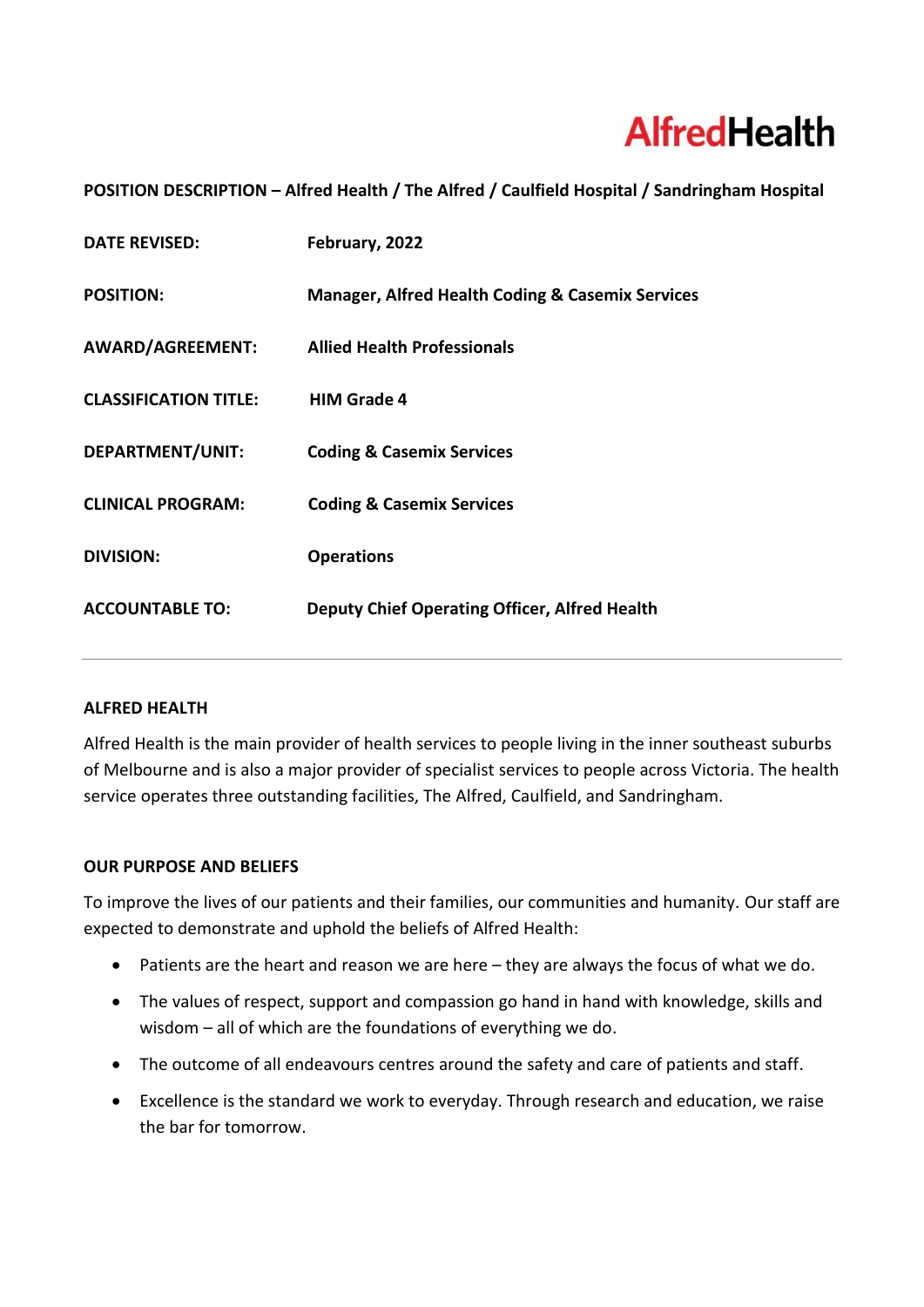- We work together, our collaborative environments play vital roles in achieving success not only as a team, but as an organisation that strives to achieve extraordinary results.
- Our leadership shares pioneering ideas and represent behaviours that inspire others.

#### **DEPARTMENT**

## *ALFRED HEALTH CODING & CASEMIX SERVICES*

## **POSITION SUMMARY**

- **1. Leadership and Management**
- **2. Financial Management**
- **3. Reporting Performance, Productivity and Quality**
- **4. Education and Development**
- **5. Casemix**
- **6. Other**

## **KEY CAPABILITIES AND VALUES:**

- Highly developed organisational, communication and interpersonal skills
- Ability to prioritise workload and work without supervision
- Sound knowledge of Microsoft Office software
- Experience with 3M Code-finder software
- Experience and sound knowledge of audit processes/tools
- Knowledge of Australian and Victorian Coding Standards
- Thorough understanding of the Victorian Admitted Episodes Dataset and Victorian public hospitals and mental health services policy and funding guidelines

# **QUALITY, SAFETY, RISK and IMPROVEMENT**

- Maintain an understanding of individual responsibility for patient safety, quality & risk and contribute to organisational quality and safety initiatives
- Follow organisational safety, quality & risk policies and guidelines
- Maintain a safe working environment for yourself, your colleagues and members of the public.
- Escalate concerns regarding safety, quality & risk to appropriate staff member, if unable to rectify yourself.
- Promote and participate in the evaluation and continuous improvement processes.
- Comply with principles of Patient Centred Care.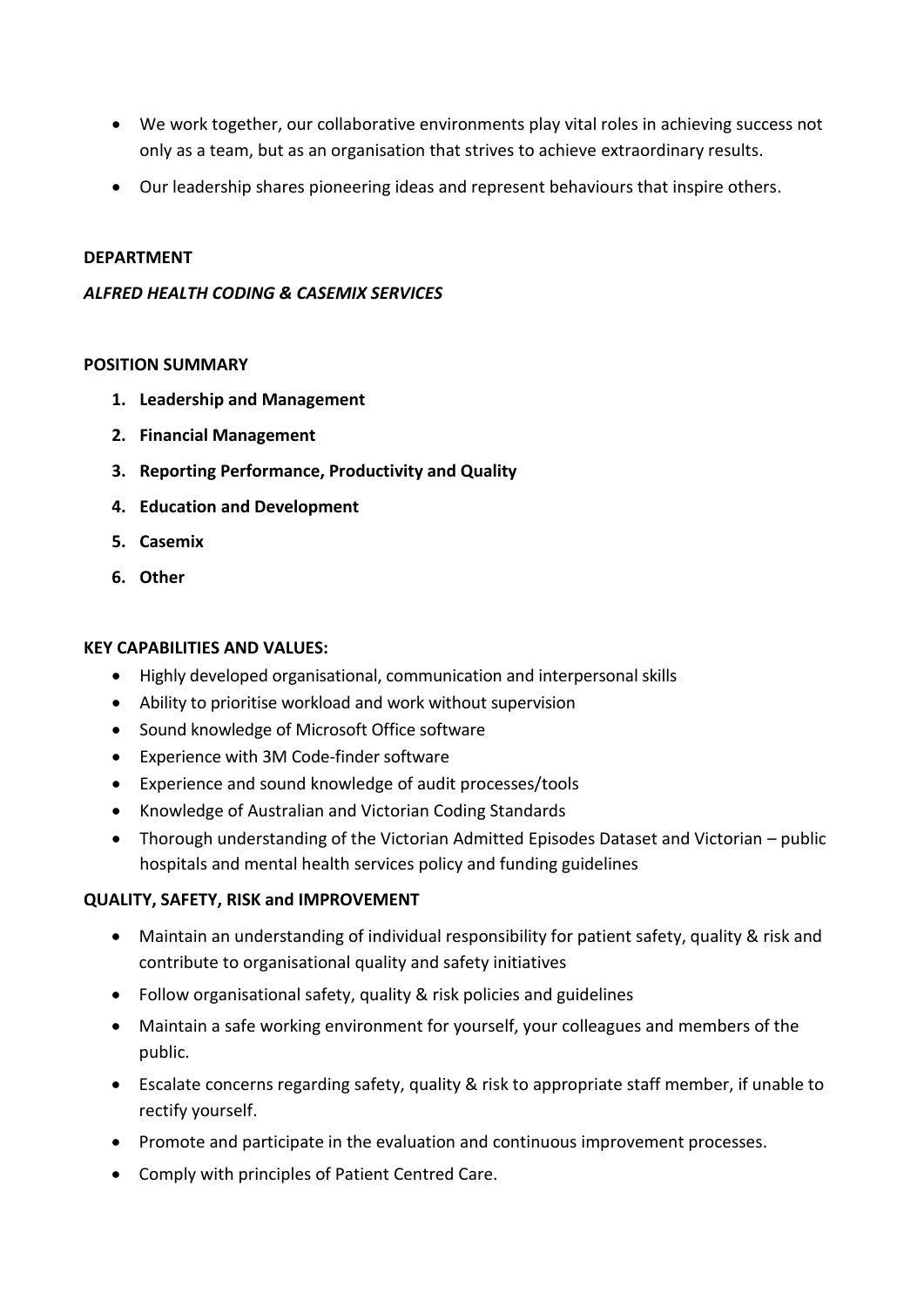- Comply with Alfred Health mandatory continuing professional development requirements.
- Comply with requirement of National Safety & Quality Health Service Standards and other relevant regulatory requirements.

## **OTHER REQUIREMENTS FOR ALL ALFRED HEALTH STAFF:**

- Ensure compliance with relevant Alfred Health clinical and administrative policies and guidelines.
- Comply with relevant privacy legislation.
- Protect confidential information from unauthorised disclosure and not use, disclose or copy confidential information except for the purpose of and to the extent necessary to perform your employment duties at Alfred Health.
- Comply with Alfred Health medication management and medication safety policies and guidelines.
- In this position you must comply with the actions set out in the relevant section(s) of the OHS Roles and Responsibilities Guideline.
- Research activities will be undertaken commensurate with the role
- In compliance with the Victorian Chief Health Officer's Mandatory Vaccination Directions, all Alfred Health employees must be vaccinated against COVID-19 with a TGA approved vaccine.

#### **KEY CAPABILITIES:**

# **DUTIES AND RESPONSIBILITIES**

#### **1. Leadership and Management**

- **1.1** Management and delivery of the Coding & Casemix Services across Alfred Health.
- **1.2** Management of the HIM Educator\Auditor Leadership Group and the Coding team.
- **1.3** Lead 360 Encompass Pilot Project and other innovations to improve clinical documentation
- **1.4** Manage and co-ordinate the Coding from Home Program in accordance with the Alfred Health Working from Home and OH&S Policy.
- **1.5** Manage external Coding contractor resources, ensuring coding throughput and quality is optimal.
- **1.6** Monitor workflow and allocation of resources to meet service delivery requirements across Alfred Health
- **1.7** Manage, guide and support staff to ensure they are working as a team whilst ensuring a home / work balance environment.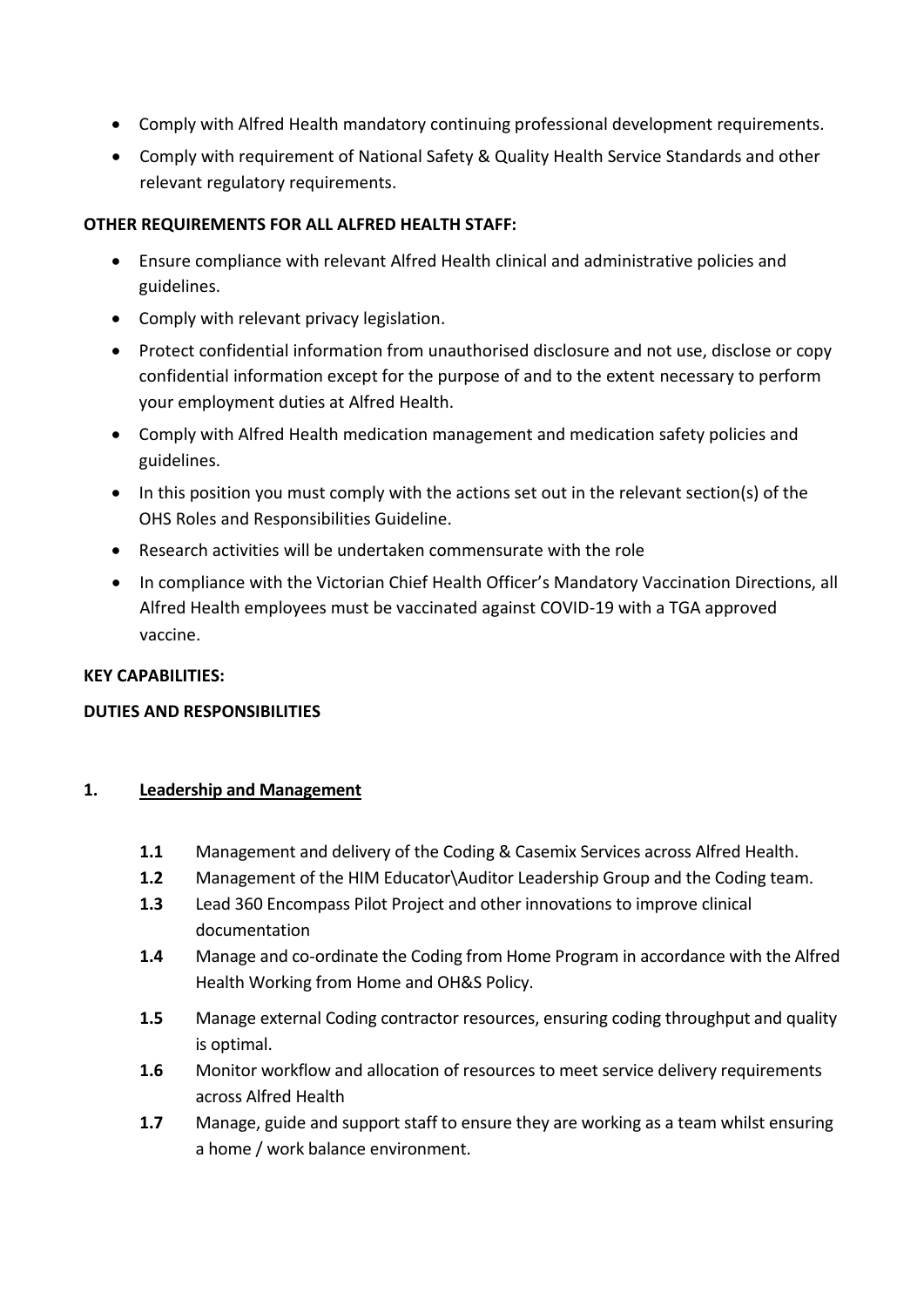- **1.8** Recruitment of Coding HIMs / Clinical Coders for Alfred Health Coding & Casemix Services
- **1.9** Manage employee information, recruitment, pay, leave, variations and performance via on-line *eHub* system.
- **1.10** Establish yearly Coding roster for leave management to report planned absences due to (sick, annual, maternity, LSL and ADO's) leave.
- **1.11** Manage approvals, changes and signoff of time sheets using the *Kronos* system.
- **1.12** Develop, implement and maintain annual performance management agreements and discussions with all Coding HIMs\Clinical Coders
- **1.13** Provide effective leadership and support staff to ensure appropriate professional development.
- **1.14** Work in collaboration with the HIS site Managers for Alfred, Caulfield and Sandringham to standardise and improve work practices and VAED quality across Alfred Health Coding Services, as required
- **1.15** Work in collaboration with the Strategy & Planning team for the coding and reconciliation of data in accordance with the Partnerships with Private Hospitals.

# **2. Financial Management**

- **2.1** Manage appropriate EFT (including Contract coding EFT) according to budget.
- **2.2** Manage staff ADOs, annual leave to ensure excess leave is kept to a minimum.
- **2.3** Manage invoices for approval and payment for contracted coding services
- **2.4** Manage Licenses and Subscriptions from external Vendors (3m, Data Agility, Health Round Table) in accordance with Legal Office contract processes.
- **2.5** Manage Capital Expenditure Revenue (CER) for 360 Encompass Pilot Project
- **2.6** Raise requisitions for Purchase Orders on eReq system.
- **2.7** Forward invoices for approval to the Deputy Chief Operating Officer.
- **2.8** Forward approved invoices to Accounts Payable with Cost Centre & corresponding Definitive.
- **2.9** Liaise with Business Accountant for budget review and advice.

# **3. Reporting Performance, Productivity and Quality**

**3.1** Ensure systems are in place to meet, monitor and report internal coding activity, targets and deadlines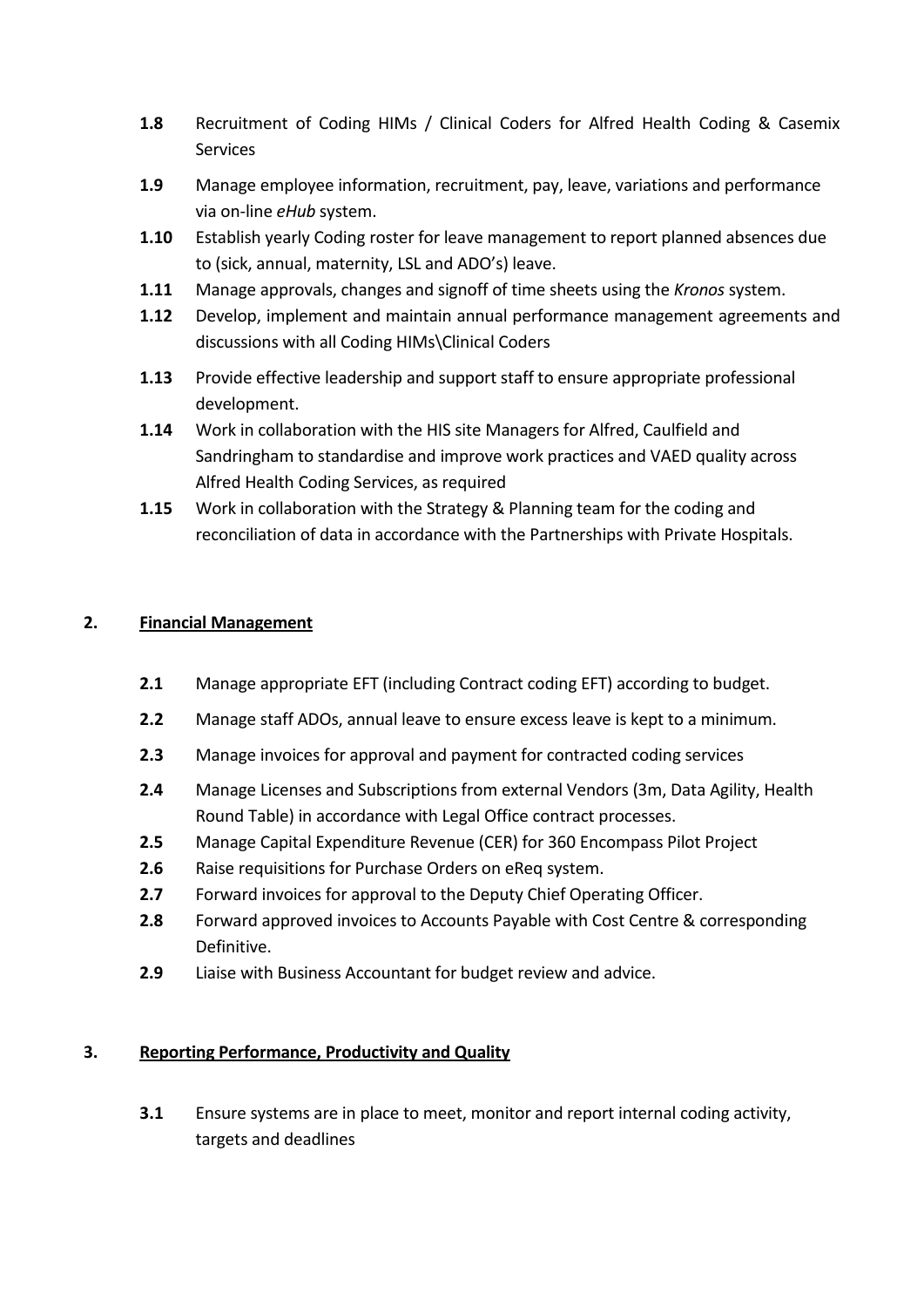- **3.2** Develop, monitor, evaluate and report appropriate Key Performance Indicators for the Coding team.
- **3.3** Monitor individual coder trends and performance manage as necessary.
- **3.4** Monitor the Code Focus database to facilitate the query and audit program, coder training, coder performance and reporting of inpatient activity data.
- **3.5** Monitor Alfred Health NWAU performance against targets, and initiate targeted coding and casemix audits when required, in conjunction with the HIM Educator Auditor - Lead
- **3.6** Monitor the Audit for Complexity and Coding Quality Improvement Audit Program and education of Coding HIM's\Clinical Coders, to ensure optimal Casemix revenue and quality coded data.
- **3.7** Monitor and assist with the 3M Code-finder software and iPM in conjunction with the HIM Educator – IT Support and Educator team members.
- **3.8** Oversee and liaise with external auditors during VAED audits. Prepare written responses to the VAED audit reports.
- **3.9** Provide baseline metrics data for the 360 Encompass Pilot Project
- **3.10** Prepare and distribute appropriate periodic coding activity reports to the Deputy Chief Operating Officer, Finance, Alfred Executive, and other staff within the organisation.
- **3.11** Escalate outstanding reporting issues to the Deputy Chief Operating Officer, Program Directors and Specialty Heads of Unit, if required.

# **4. Education and Development**

- **4.1** Liaise with the HIM Educator\Auditor team to review a comprehensive orientation and training program for HIM Graduates, Coding HIMs\Clinical Coders and HIM Coders returning to work.
- **4.2** Ensure Coding HIMs\Clinical Coders are adequately educated on, clinical documentation and coding classification, VAED data and compliance with the Criteria for Reporting and Casemix funding in accordance with the Victorian Policy and Funding guidelines.
- **4.3** Liaise with the Educator\Auditor team to ensure that appropriate education of all coding HIMs\Clinical Coders occurs for each new edition of ICD10AM and each new version of AR-DRGs.